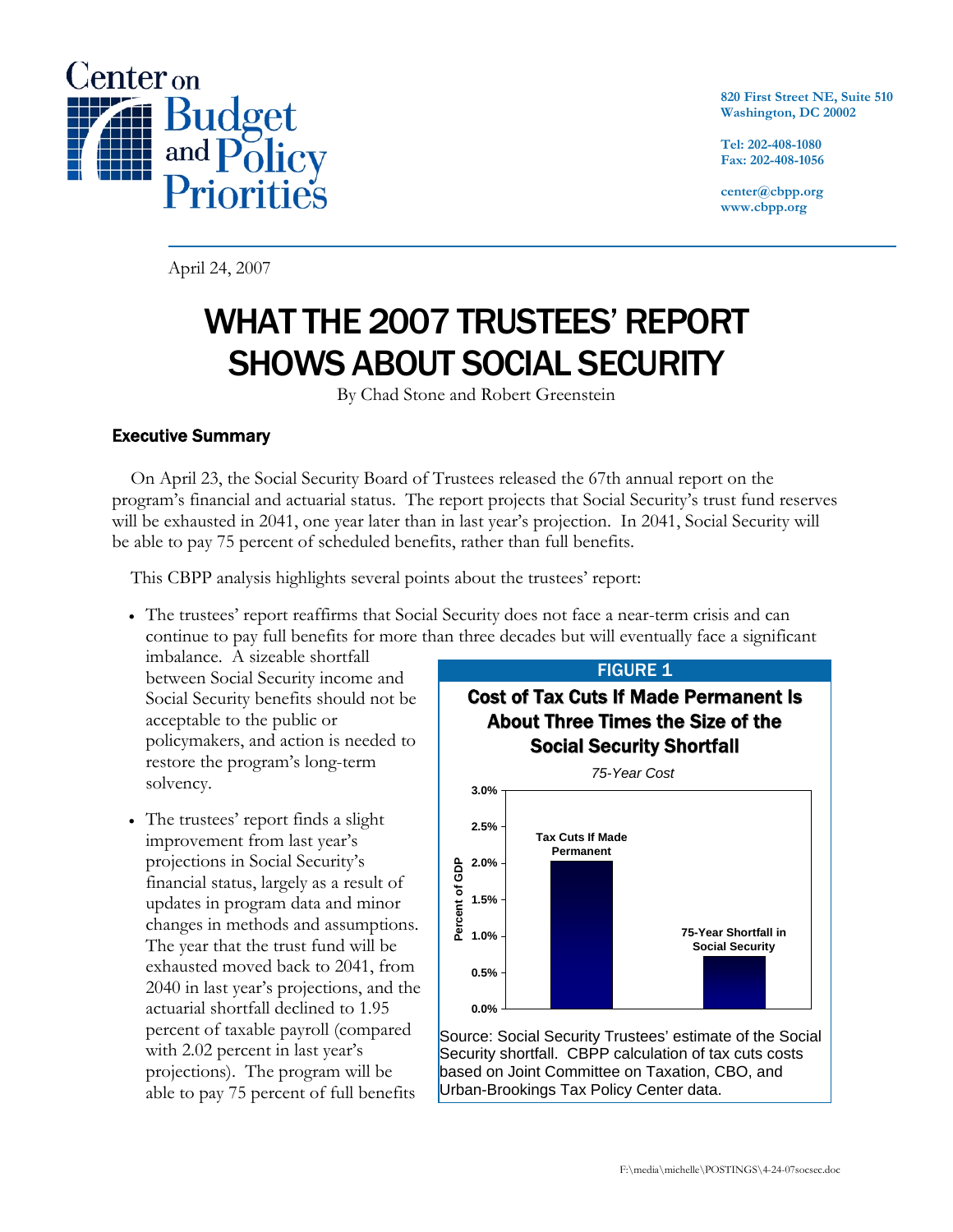when the trust fund is exhausted in 2041 (compared with 74 percent in 2040 in last year's projections). Social Security also will still be able to pay 70 percent of full benefits at the end of the 75-year projection window in 2081.

• Anyone concerned about Social Security's long-term shortfall ought to be equally if not more concerned about the long-term fiscal impact of extending the 2001 and 2003 tax cuts. Making the tax cuts permanent will cost about *three times* as much, over the next 75 years, as the 75-year shortfall in Social Security (see Figure 1). Any attempt to address the looming fiscal challenges should include Social Security, Medicare (and the U.S. health care system as a whole), *and* overall government revenues.

# An Overview of the Projections in the New Trustees' Report

The new trustees' report contains several key figures that document the challenge Social Security faces:

- The trustees project that in 2017, benefit payments will begin to exceed Social Security's *tax* revenues. At this point, Social Security will start using some of the interest it earns on its trust fund bonds to pay benefits. Nevertheless, the trustees project that in 2017, the trust fund will have \$4.7 trillion in assets, and that these assets will increase by another \$1.3 trillion over the following nine years. $<sup>1</sup>$ </sup>
- The balances in the trust fund will peak in 2026. After that date, Social Security will start redeeming the bonds in the trust fund in order to raise the additional funds needed to pay full benefits. The combination of tax revenues, interest earnings, and proceeds from redeeming Treasury bonds will be sufficient for Social Security to pay full benefits for fifteen years after 2026.
- The trustees project that there will be no more bonds left to redeem and the Trust Fund will be exhausted in 2041. After that, the trust fund will continue to receive annual revenues from payroll taxes and from the partial taxation of the Social Security benefits that higher-income beneficiaries receive. That revenue, however, will not be sufficient to pay full benefits.
- After the trust fund is exhausted in 2041, Social Security's tax revenue will be sufficient to pay 75 percent of promised benefits. This percentage will fall gradually to 70 percent of benefits in 2081.
- The new report places the amount of the 75-year shortfall that is, the amount by which the trust fund's income and revenues over the next 75 years will fall short of what is needed to pay full benefits over the period — at \$4.7 trillion in net present value,<sup>2</sup> or 0.7 percent of GDP. The

<sup>-</sup><sup>1</sup> Technically, Social Security has two distinct trust funds: one for old-age and survivors benefits and one for disability benefits. This report follows the standard convention in referring to the combined balance as "the Social Security trust fund."

<sup>&</sup>lt;sup>2</sup> Net present value is the equivalent amount that today, with interest, would exactly cover the future shortfall.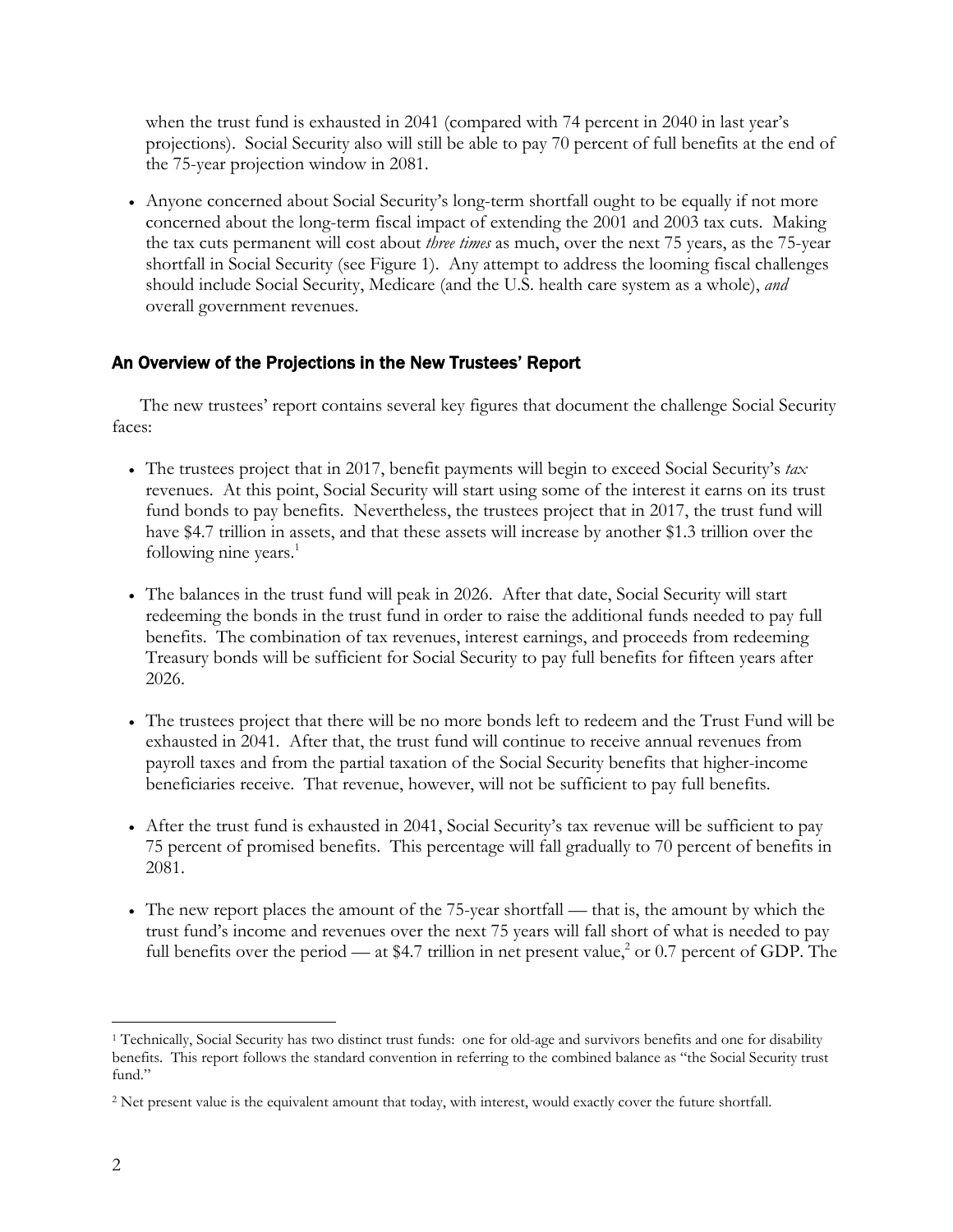shortfall is 1.95 percent of taxable payroll.<sup>3</sup>

-

• The new report places the "infinite horizon" (i.e., through eternity) shortfall at 1.2 percent of GDP and 3.5 percent of taxable payroll, which is down slightly from last year's estimate as a result of the same changes in methods and assumptions that produced a slight improvement in some measures of Social Security's financial condition.

The infinite horizon measure, which was first included in the 2003 report, has been strongly criticized as a highly speculative and misleading measure by the American Academy of Actuaries and other Social Security analysts. Changes in the dollar value of the infinite horizon deficit are particularly misleading because they can be large (as they were a year ago) even when there is no meaningful change in the real financial condition of the program.<sup>4</sup> In addition, nearly twothirds of the infinite horizon deficit would be incurred after 2081, making it very sensitive to small changes in assumptions and consequently of very limited reliability for policymakers.

#### How the Projections Compare with Those Made In Previous Years

In general, the key dates and the overall financial picture in the 2007 trustees' report represent improvement over the trustees' 1997-2001 reports and little change from the 2002-2006 reports (see Table 1). The long-term deficit in Social Security declined from 2.23 percent of taxable payroll in the 1997 report to 1.89 percent in the 2000 report and has drifted up slightly since then. The date by which the trust fund is projected to be exhausted has moved farther into the future — from 2029, as forecast in 1997, to 2041 as projected in the current report. In other words, Social Security has a long-run financing shortfall that must be addressed, but the magnitude of the challenge has not been getting appreciably worse.

The principal reason that Social Security's underlying financial outlook changes over time is that the trustees revise their assumptions about future economic and demographic variables and their projection methodologies. Those changes interact with the purely technical fact that the mere passage of time has the effect of worsening some measures of the program's financial condition.

The passage of time affects the 75-year deficit, for example, by bringing in another year with a relatively large deficit. Thus, in going from the 2006 to the 2007 projection, the relatively large deficit for 2081 was added. An analogous effect happens with the infinite horizon shortfall.<sup>5</sup>

<sup>&</sup>lt;sup>3</sup> Note that, per the trustees' convention, the shortfall as a share of taxable payroll includes the cost of a "target fund" that is, a trust fund balance at the end of 2081 that would be sufficient to pay full benefits in 2082 even in the absence of any trust fund income.

<sup>4</sup> Illustrating the potentially misleading nature of dollar estimates, the infinite horizon estimate (and the 75-year estimate for that matter) is smaller as a percent of GDP and as a percent of taxable payroll this year than last year, yet the dollar estimate is larger. See Richard Kogan, Robert Greenstein, and Jason Furman, "Will the Administration Claim the Cost of Fixing Social Security Rose \$700 Billion Because Congress Did Not Act Last Year?" Center on Budget and Policy Priorities, April 28, 2006.

<sup>&</sup>lt;sup>5</sup> In moving from 2006 to 2007, every future year's balance is discounted by one less year, which increases the size of that year's balance in the present-value calculation.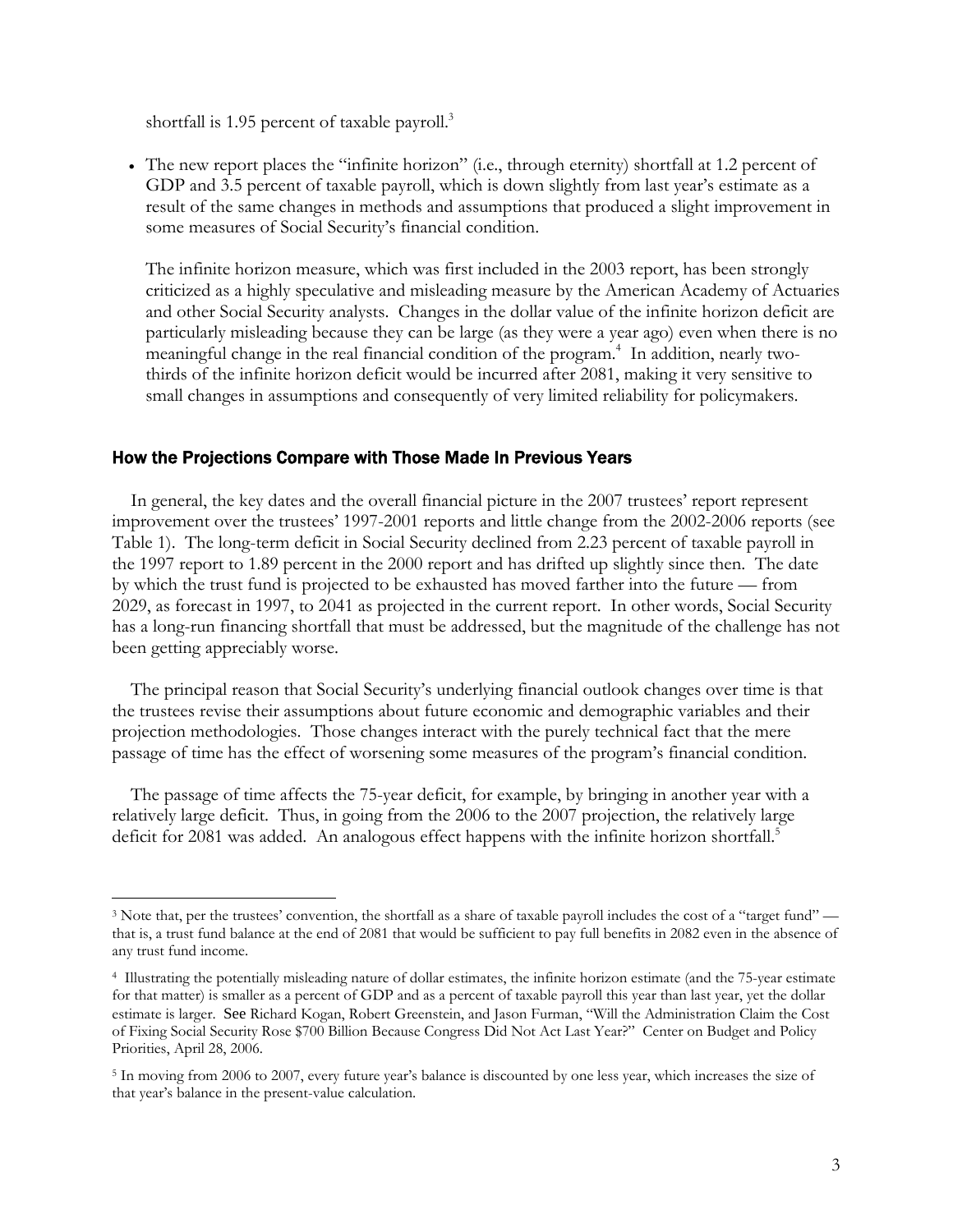| <b>TABLE 1: History of Social Security Trustees' Estimates</b> |                                                              |                                                                                 |                                                                        |                                                       |  |
|----------------------------------------------------------------|--------------------------------------------------------------|---------------------------------------------------------------------------------|------------------------------------------------------------------------|-------------------------------------------------------|--|
| <b>Report Year</b>                                             | 75-year Deficit as<br>a Percent of<br><b>Taxable Payroll</b> | <b>Infinite Horizon</b><br>Deficit as a<br>Percent of<br><b>Taxable Payroll</b> | <b>Year When Costs</b><br><b>First Exceed</b><br><b>Total Revenues</b> | <b>Year When</b><br><b>Trust Fund</b><br>is Exhausted |  |
| 1997                                                           | $2.23\%$                                                     | NA                                                                              | 2019                                                                   | 2029                                                  |  |
| 1998                                                           | 2.19%                                                        | <b>NA</b>                                                                       | 2021                                                                   | 2032                                                  |  |
| 1999                                                           | $2.07\%$                                                     | NA                                                                              | 2022                                                                   | 2034                                                  |  |
| 2000                                                           | 1.89%                                                        | NA                                                                              | 2025                                                                   | 2037                                                  |  |
| 2001                                                           | 1.86%                                                        | <b>NA</b>                                                                       | 2025                                                                   | 2038                                                  |  |
| 2002                                                           | 1.87%                                                        | <b>NA</b>                                                                       | 2027                                                                   | 2041                                                  |  |
| 2003                                                           | 1.92%                                                        | 3.8%                                                                            | 2028                                                                   | 2042                                                  |  |
| 2004                                                           | 1.89%                                                        | 3.5%                                                                            | 2028                                                                   | 2042                                                  |  |
| 2005                                                           | $1.92\%$                                                     | $3.5\%$                                                                         | 2027                                                                   | 2041                                                  |  |
| 2006                                                           | $2.02\%$                                                     | $3.7\%$                                                                         | 2026                                                                   | 2040                                                  |  |
| 2007                                                           | 1.95%                                                        | 3.5%                                                                            | 2027                                                                   | 2041                                                  |  |
| Source: Trustees Reports, various years.                       |                                                              |                                                                                 |                                                                        |                                                       |  |

In this year's report, the reduction in the Social Security shortfall due to changes in methods and assumptions was large enough to more than offset the increase in the shortfall due to the passage of time. As a result, the key indicators in 2007 continue to look roughly as they did in 2002-2006. That the outlook for Social Security has been relatively stable does not negate the fact that the program faces large deficits down the road, reflecting, among other things, the retirement of the baby boom generation. But it does mean that the magnitude of the challenge we face to put the program on a sound long-term basis is not becoming unmanageable. That is especially evident when looking at measures that express the long-term shortfall as a percentage of GDP or taxable payroll (that is, relative to the resources available to meet the challenge), rather than simply in dollar terms.

## Social Security's Imbalances Are Dwarfed by the Cost of the Tax Cuts

The Social Security shortfall contributes to the government's long-term fiscal challenge, but it is by no means the primary source of this challenge. Eliminating Social Security's shortfall would nevertheless be an important step in addressing America's overall fiscal challenges.

Over the next 75 years, the Social Security shortfall amounts to 0.7 percent of GDP, a relatively modest share of the total federal budget shortfall projected for this period. Recently enacted policies, particularly the tax cuts (if made permanent) and the prescription drug benefit, will have a larger impact on the long-term fiscal deficit.

• Extending the 2001 and 2003 tax cuts and other tax provisions scheduled to expire in coming years would cost 2.0 percent of GDP over the next 75 years, or \$14 trillion in net present value.<sup>6</sup>

-

 $^6$  These estimates reflect the cost of extending the 2001 and 2003 tax cuts (including the portion of the cost of AMT relief created by the tax cuts) plus the cost of extending various other expiring tax provisions (commonly referred to as the "extenders"). In order to compare these costs with the Social Security shortfall, we measure the (present-value) cost of extending expiring tax provisions and display this cost as a share of (the present value of) total GDP, 2007-2081.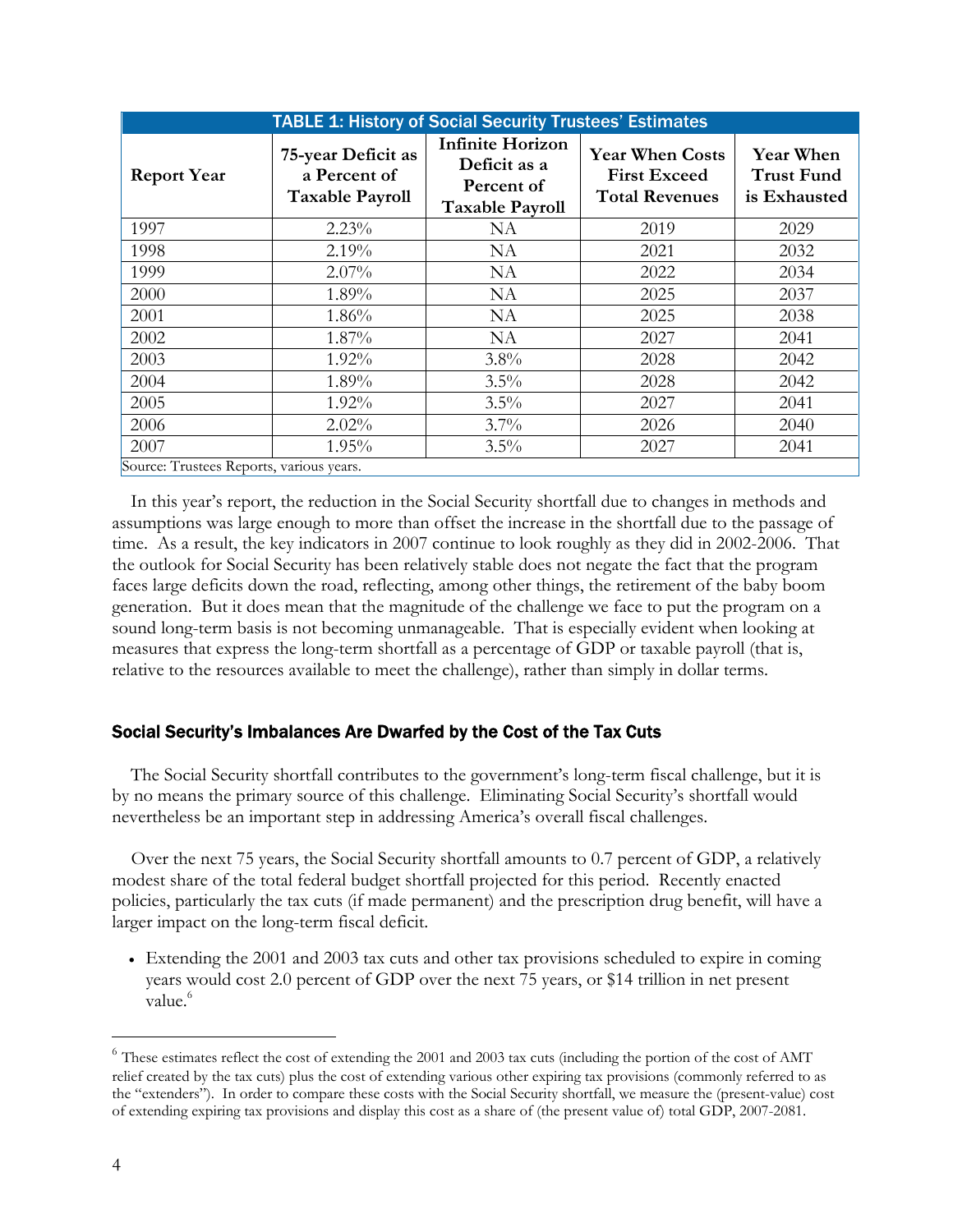| TABLE 2: The Shortfall in the Social Security Trust Fund Compared to Other Sources of Deficits |                        |                 |  |  |  |
|------------------------------------------------------------------------------------------------|------------------------|-----------------|--|--|--|
|                                                                                                | Shortfall or cost as a | In trillions of |  |  |  |
|                                                                                                | percent of GDP         | dollars through |  |  |  |
|                                                                                                | through 2081           | 2081a           |  |  |  |
| Shortfall, Social Security Trust Fund (Trustees estimate) b                                    | $0.7\%$                | \$4.7 trillion  |  |  |  |
| Cost of the new Rx Drug Benefit (Trustees estimate) <sup>c</sup>                               | $1.2\%$                | \$8.4 trillion  |  |  |  |
| Shortfall, Medicare Hospital Insurance Trust Fund                                              | $1.6\%$                | \$11.6 trillion |  |  |  |
| Cost of extending recent tax cutsd                                                             | $2.0\%$                | \$14.4 trillion |  |  |  |
| Cost of extending tax cuts for top 1 percent <sup>e</sup>                                      | $0.6\%$                | \$4.5 trillion  |  |  |  |

a. Measured in present value in 2007 dollars.

b. Source: Calculations from the Trustees' report, *2006 Annual Report of the Old-Age and Survivors Insurance And Disability Insurance Trust Funds*.

c. Source: *2007 Annual Report of the Boards of Trustees of the Federal Hospital Insurance And Federal Supplementary Medical Insurance Trust Funds*, page 120. The figure represents the net federal cost of the drug benefit, i.e., the benefit payments minus premium payments from beneficiaries and "clawback" payments from states.

d. Source: Center on Budget and Policy Priorities. The estimate of the cost of extending recent tax cuts is based on estimates issued by CBO and the Urban-Brookings Tax Policy Center. For details, see footnote 6.

e. Source: Center on Budget and Policy Priorities. The estimate is based on the cost of the tax cuts, estimated as noted above, and distributional estimates from the Urban-Brookings Tax Policy Center. In 2007, the top 1 percent of households are those with incomes above \$400,000.

- This is about three times as great as the Social Security trustees' estimate of the Social Security shortfall (see Table 2).
- The cost of extending only the tax cuts for the top 1 percent of Americans, those currently making more than \$400,000, is nearly as large as the trustees' estimate of the 75-year Social Security shortfall.
- The prescription drug benefit also will cost more than the Social Security shortfall, totaling \$8.4 trillion, or 1.2 percent of GDP, in present value over the next 75 years.

## **Conclusion**

The new trustees' report is consistent with previous reports. It shows that Social Security faces a significant but manageable challenge. Acting sooner rather than later will help reduce the size of the eventual adjustments, but the trustees' report indicates that Social Security does not face a deep structural crisis requiring drastic changes.

Putting the trustees' report in a broader fiscal context suggests that the sources of the future large imbalances in the federal budget as a whole need to be addressed. The sources of these imbalances

Through the first ten years, we base our estimates on CBO and Urban Institute-Brookings Institution Tax Policy Center data. Thereafter, we assume that the cost of the tax cuts remains constant as a share of GDP. For more details on the Center's estimate of the costs of extending expiring tax provisions, see Richard Kogan, Matt Fiedler, Aviva Aron-Dine, and James Horney, "The Long-Term Fiscal Outlook is Bleak," Center on Budget and Policy Priorities, January 29, 2007.